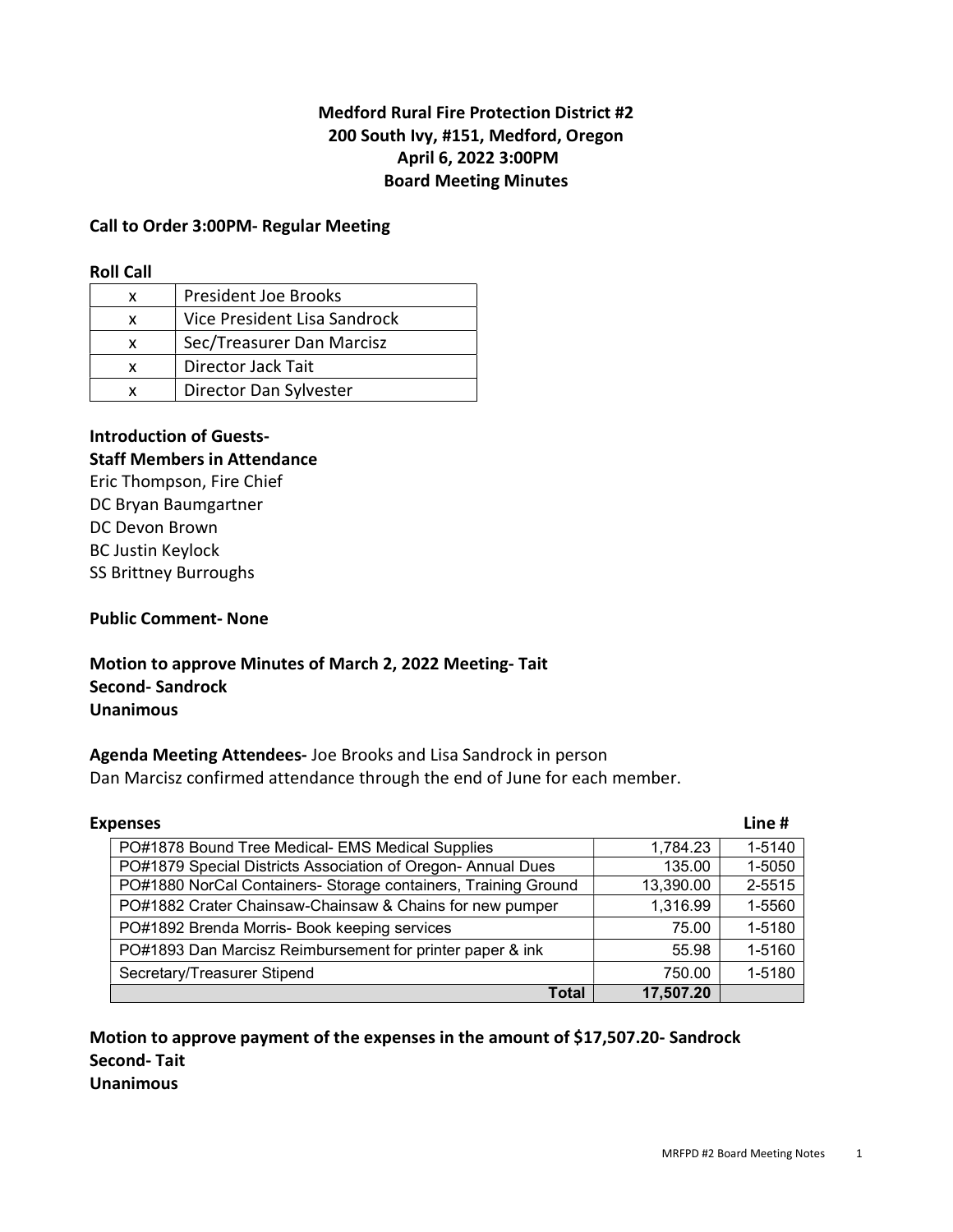#### Financial Continued- Marcisz

- One Bound Tree item was backordered. It will not be paid for until it arrives.
- Marcisz reviewed financial income report.
- Sandrock asked if interest rates went up. They have gone up twice (noted under correspondence).

#### Correspondence- Marcisz

- The Microsoft account is being renewed and will be charged next month.
- Marcisz also received two notices that interest rates had increased. On March 16th, the interest rate changed by 22% from 0.45% to 0.55%. On April 7th, it will increase another 18% from 0.55% to 0.65%.
- SDAO will be hosting a webinar tomorrow from 12-12:30. Marcisz is curious about the guidelines and requirements for accommodating public comments in meetings when the public does not attend the meeting. Chief Thompson said the City has a process. He will get back to the board regarding the City process. Sylvester offered to attend the meeting.
- Marcisz provided an update on Senate Bill 1582 regarding annexation. It stayed in the committee and didn't make it to the floor. The lobbyist said it will be reintroduced.

#### New Business

Consideration of Support for Congressional Spending

The letter Chief Thompson presented to board regarding funding for radio expenditure was discussed. This funding includes allocations for Police, Fire, and Public Works to purchase radios. The 2019 Public Safety Bond does not cover all the cost of the project, and the city is looking at a 1.5 million funding shortfall for the project. The City is requesting Congress to set aside discretionary funding to address the funding gap.

Pres. Brooks notified the Board that he signed the letter at Chief Thompson's request. This would fund new digital multi-band radios, and essential components. Chief Thompson said this is a threefive year project. MFD would advocate for ECSO to have a dedicated radio tech. The department currently relies on Day Wireless. For the time, BC Keylock will attend training for new radio programs. Currently, each agency is responsible for themselves, but the hope is that ESCO would provide this service countywide. Chief Thompson expects to hear the result mid-summer. He believes MFD is the only agency to submit this request.

Marcisz reviewed the Local Government Investment Pool (LGIP) information. Riggert is still on the contact info list. Marcisz is the only one with editing rights, others have viewing rights. He asked to update info, and the board agreed. He will send out info electronically. Brooks asked if there was any reasons to not have all five members included. Marcisz said it is not necessary, but he will provide info to each member if they are interested.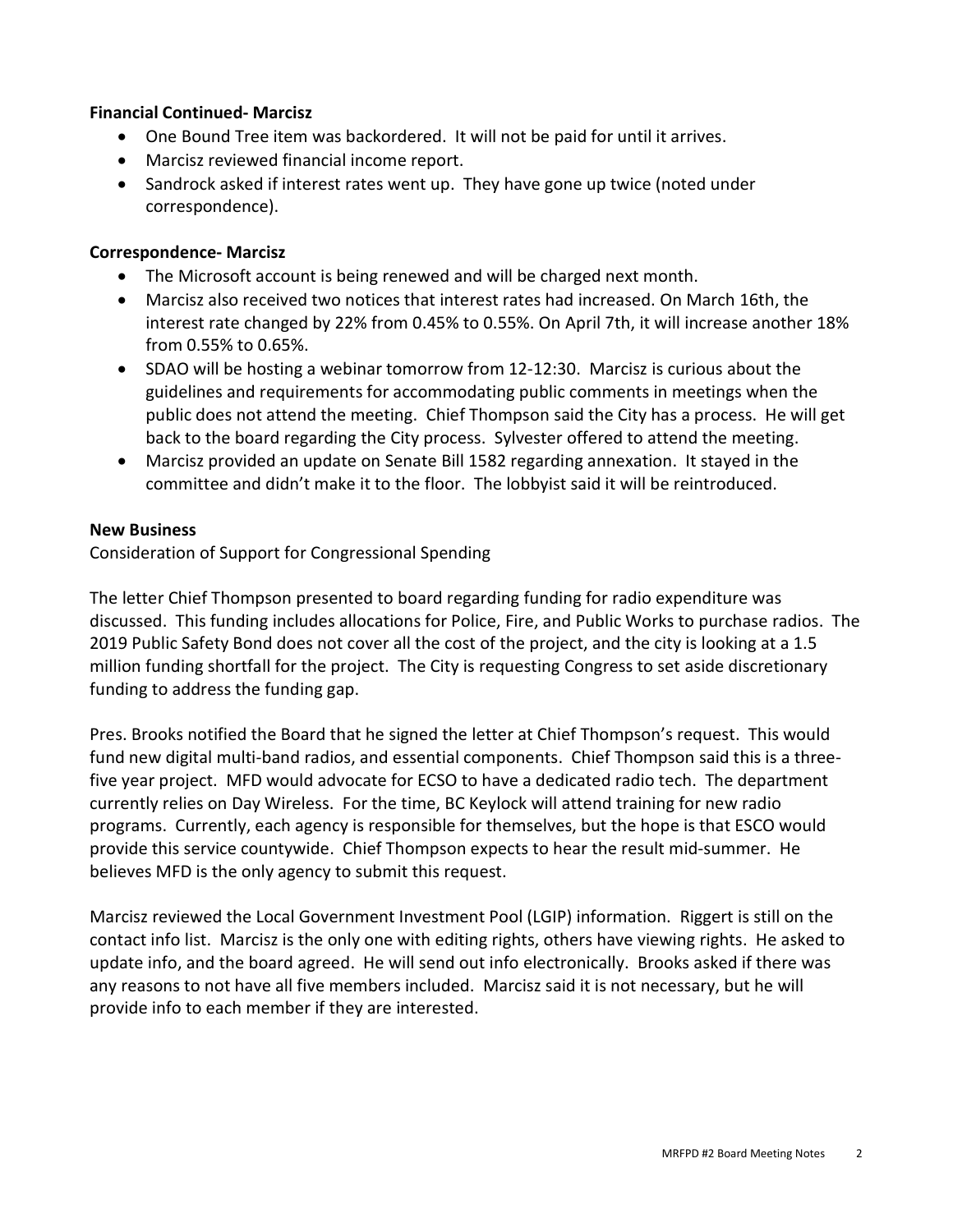#### Old Business

The Jägermeister donation has been utilized for the Awards Banquet. Chief Thompson thanked the Board for supporting the recognition of the personnel. It was used for the venue, food, and awards. Marcisz will see that it is reflected in the financial record.

### Fire Chief's Report

- Chief Thompson introduced DC Devon Brown of Professional Standards. Professional Standards includes training, EMS, statistics, etc. DC Brown comes to MFD with a strong EMS background and will work with Dr. Bond and MFI on a new response model. The direct reports and workload has been adjusted and equalized. BC Keylock and FM Browning will be report direct to DC Brown beginning April 24<sup>th</sup>.
- Budget Submissions Chief Thompson updated the Board on the status of pumper equipment purchases. As the equipment has been ordered, the funds are encumbered, but only a few items have arrived. There is a chance with supply chain issues that some equipment will not arrive before June 30<sup>th</sup>. The Board's decision will impact carryover amount. Chief Thompson asked for the Board's direction on how to proceed with items that haven't arrived yet.

Marcisz discussed how this has been handled in the past with auditor requirements. Tait asked what Marcisz recommended and if contingency account could be used. The new budget will be approved and adopted in June. Sandrock asked if we could get a better forecast in-between now and then. Sandrock suggested that we wait until we have a better idea of when items will arrive.

Chief Thompson asked if it's ok to pay a PO for this fiscal year in another fiscal year. It's not auditor friendly. Brooks suggested a supplemental and using contingency. Chief Thompson suggested discussing the situation with the auditor and asking for their recommendations. Marcisz will contact and ask about using the contingency or unappropriated funds. He will notify the Board via email what he finds. It can be discussed at the next officer's meeting. Chief Thompson said we can ask vendors for more specifics of when items will arrive and narrow down what will arrive post June 30<sup>th</sup>.

This pumper will replace 8112 1998 Saber. This is City owned and will go to Applegate at its retirement.

• Capt. of Support Services- Chief Thompson presented justification for this position and discussed the impacts this would have on the organization. This position would report to and assist BC Keylock. BC Keylock currently relies on more than 20 program leads. This position would provide consistency, accountability, reduce turn-around time, and support wellbeing of members. They would also provide emergency scene support. Brooks asked how many program leads this position would replace.  $FC - 12-15$ . This position would oversee the remaining program leads.

Sandrock asked for clarification on the programs. Personnel volunteer for the lead positions internally. Tait asked for what the program lead does and their expertise level. Some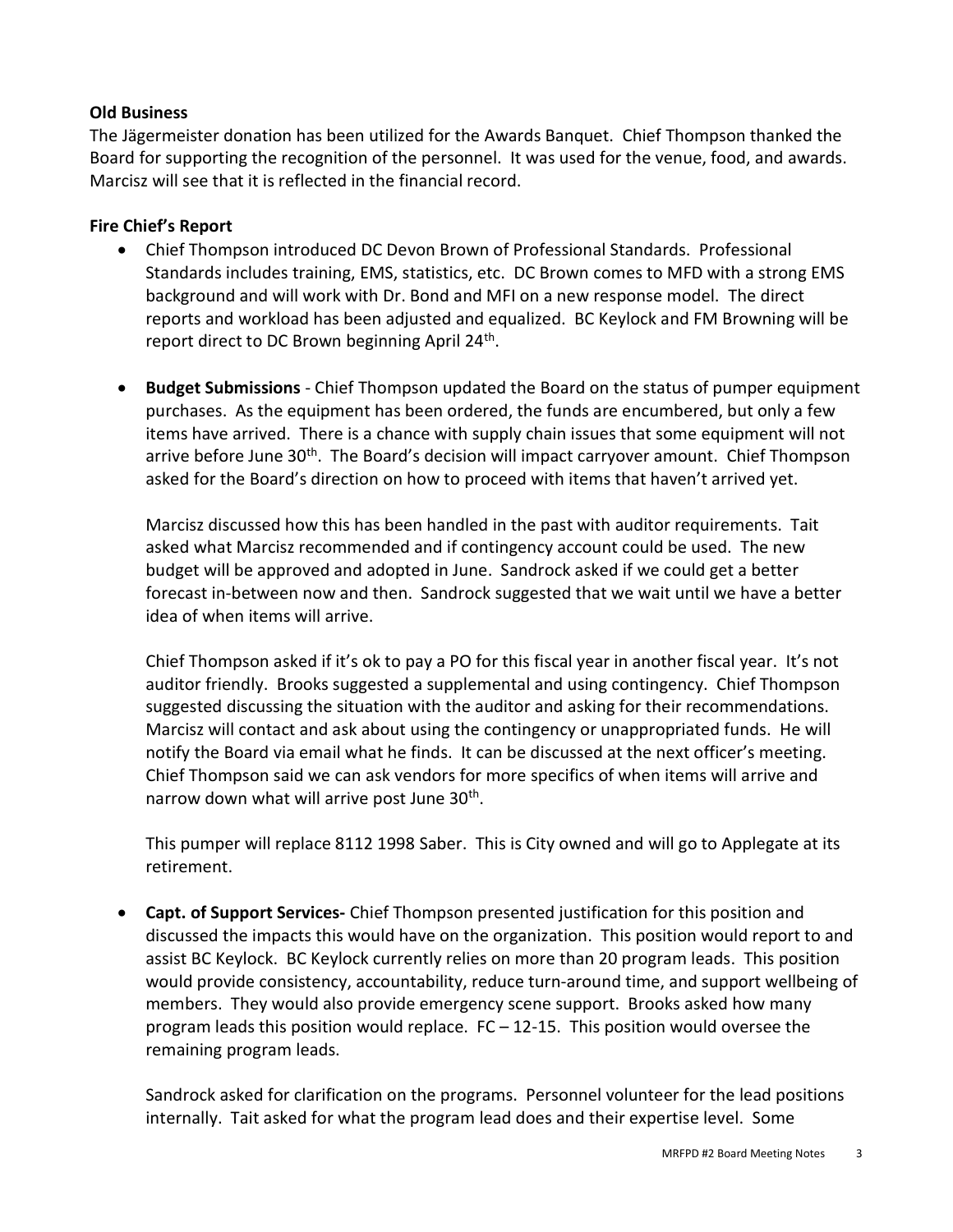programs require education or contract management. These programs are on top of call increase and fulltime jobs. There was a discussion on the call volume and types of calls.

Sandrock asked what this position would cost. Chief Thompson said salary and benefits would cost \$170,000. He reviewed other department achievements the City has paid for (new DC and Capt., Shared FD, PD, and PW communication position, new pumper, 2 staff vehicles, and new BC vehicle). The new positions were not planned for and happened mid-budget cycle. The Community Risk Assessment is also in process. Chief Thompson wants to balance requests for the department's needs between the City and Rural Board. Sandrock asked if this would be an annual cost. Chief Thompson confirmed it would for the foreseeable future. Sandrock noted that other expenditures would need to be reduced for this position.

Marcisz noted that they have not seen a reduction of revenue, but annexations will impact revenue. There was discussion regarding protecting district area from annexations. There was also discussion of land in the Almeda fire scar.

Brooks asked about the impacts if the Board decided not to fund. Because program leads volunteer to take on the program, they cannot be held accountable to commit to these projects. The fire service has changed and the program lead model that worked years ago is no longer sustainable. Chief Thompson feels responsible to communicate what the Department needs to the Board and support the wellbeing of the personnel.

Sandrock asked where reductions would be seen. Chief Thompson suggested trade-offs with capital purchases. He wanted to see if Rural Board was open before analyzing the budget. Marcisz reviewed the budget and options on line items to fund position. Capital reserve could be reduced but Marcisz strongly urged against removing it completely. Tait noted we need to be careful that capital is enough for planned apparatus purchases.

The draft budget was reviewed and discussed. Chief Thompson discussed options with capital funds. There was discussion regarding payment options for apparatus. Options were designed to be able to accomplish Capital purchases, and afford the assist with personnel expenses.

Sandrock asked what the base salary would be. DC Baumgartner noted it's currently 103- 107,000 and will change to 107-112,000 as of July. The wages and benefits are negotiated every three years. She suggested that the Board fund the base salary and the City fund the benefits. The justification and need for the position is clear, but she was unsure if the Rural Board could fully fund the position. Brooks noted that the Board takes pride in purchasing equipment for MFD. Sandrock noted that this would be a different direction. The Board also pays partially for the Office Administrator and the Deputy Fire Marshal. Sandrock asked if District tax rate could be increased. The district could ask citizens to vote on a tax increase. There was a discussion regarding Measure 5 and tax increases. District 2 currently has the lowest tax rate of most of its neighboring agencies. Property values are expected to continue to increase in value. Marcisz asked if he should create a budget with or without a SS Captain.